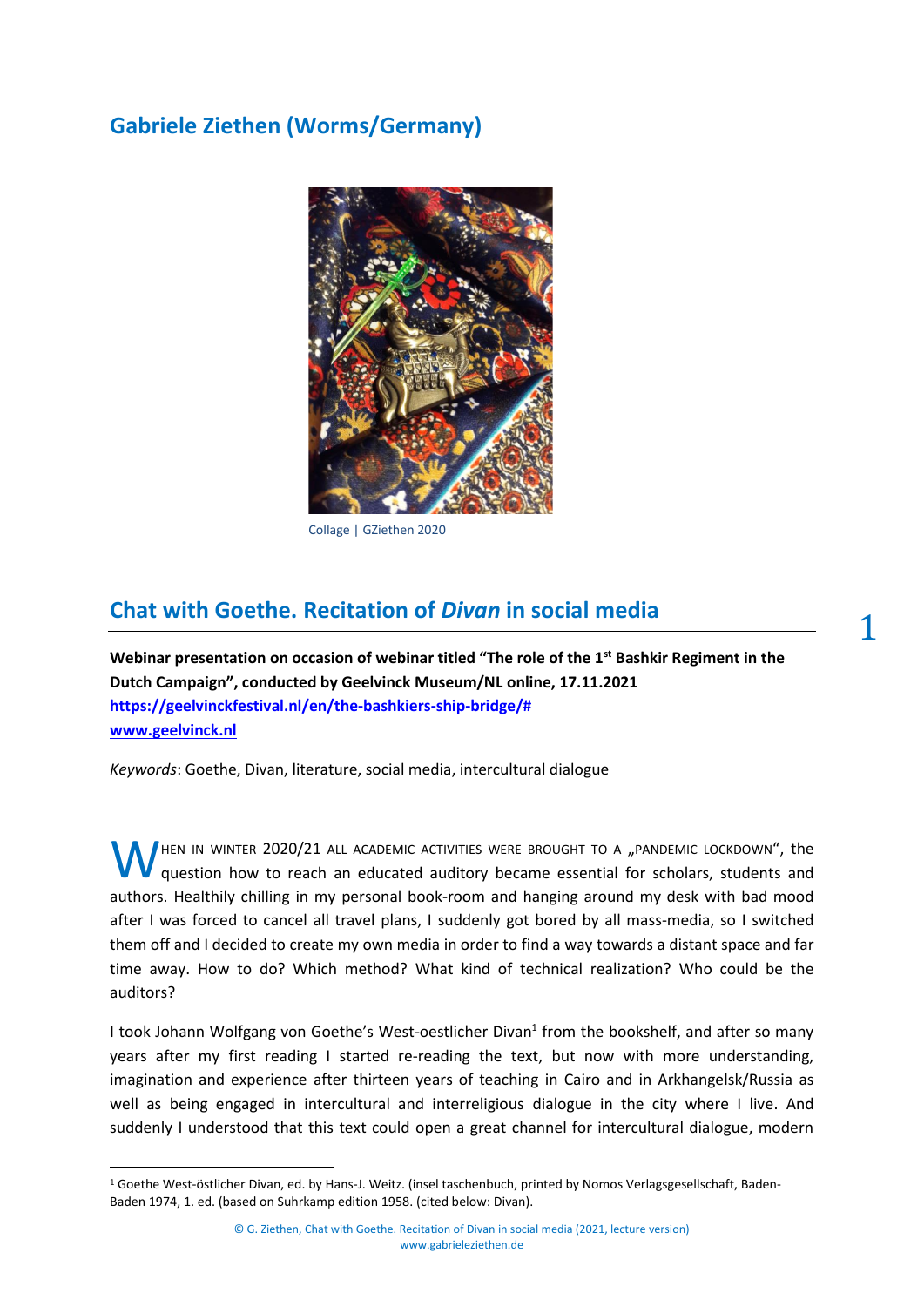2

debate on European imagination of world of Islam and of interpretation as a source of historic events during the period of Goethe's lifetime and working interests. So, why not to get in a talk about the poet and his time and chatting about him?

### **1) Method**

In case to perform the text, it was clear that I would refuse to be focused only to the philological methods of interpretation from field of German language studies. This is not so my field, because I am a historian. However, I decided to take the poems as snapshots of their time, messages about their author's desires, whishes, feelings, interpretations. I looked out for text claims that could become the brig stones building a bridge between German auditors/readers and such from Muslim cultural background as well as for a group of students from Northern Arctic Federal University in Arkhangelsk/Russia [\(www.narfu.ru\)](file:///C:/Users/Ziethen/Documents/Lesung_Ziethen_Divan/Chat%20with%20Goethe_Webinar/www.narfu.ru).

I remembered that similar attempt exactly was the methodic idea that was published in several articles by Efim Rezvan in Saint Petersburg.<sup>2</sup> So I brought Goethe's text in neighborhood to Efim Rezvan's Ijma-publications. With his *ijma-concord* project — an idea that we both discussed some years ago from point of translating the word into Latin  $-$  he described the form to become acquainted with individuals from other cultures on an *equal eye level*. The last-mentioned term "equal-eye-level" became my key-topic. It became pinpointed in the headline of my idea. Now on my desk a great tool-box was filled by publications, teaching experience and in the same way by many years of practical experience in co-operation with Muslim persons from several communities and home-countries. Finally, I brought my technical equipment on an acceptable modern standard.

#### **2) Realization**

I started reading every poem from Divan in mp4 format with my smartphone. Next, I wrote friendly sounding SMS-style commentaries for historic introduction and interpretation to every poem expressing its impact in its time *and* for today. After that I arranged objects from my personal collection to take small photos of them in mobile format. Finally, I managed picture+information+mp4 in smartphone format. After that I contacted a great number of addresses in my phone inviting them to meet for an everyday audio event. Reaction was overwhelming. They

<sup>2</sup> http://www.kunstkamera.ru/info/projects/idzhma/ and publications<http://journal.60parallel.org/ru/topics/t/29> . [http://www.kunstkamera.ru/en/temporary\\_exhibitions/virtual/the\\_land\\_of\\_incense/ijma\\_concord/](http://www.kunstkamera.ru/en/temporary_exhibitions/virtual/the_land_of_incense/ijma_concord/)

<http://journal.60parallel.org/en/topics/t/29>

<http://www.ijma.ru/eng/print/224.html>

Pluralism et reconnaissance. Pluralism and recognition. Congress Unesco Paris, 2006, 22-24/06: [http://www.spbric.org/PDF/Paris\\_sb.pdf](http://www.spbric.org/PDF/Paris_sb.pdf)

Intercultural and interreligious dialogue for sustainable development (2008) [http://www.unesco.org/new/fileadmin/MULTIMEDIA/FIELD/Moscow/pdf/Lay-out\\_RAGS\\_UNESCO-Konf\\_Fin.pdf](http://www.unesco.org/new/fileadmin/MULTIMEDIA/FIELD/Moscow/pdf/Lay-out_RAGS_UNESCO-Konf_Fin.pdf)

<sup>–</sup> Efim A. Rezvan, Introductory word, in: Christianity and Islam in the context of contemporary culture. Perspectives of Interfaith Dialogue from Russia and the Middle East, ed. by D. Spivak and N. Tabbara (Sankt Petersburg, Beirut) 22-24. – id., Qur'an and power in Russia, in: Christianity and Islam in the context of contemporary culture. Perspectives of Interfaith Dialogue from Russia and the Middle East, ed. by D. Spivak and N. Tabbara (Sankt Petersburg, Beirut) 41-56. – Online versio[n http://unesdoc.unesco.org/images/0018/001852/185275m.pdf](http://unesdoc.unesco.org/images/0018/001852/185275m.pdf)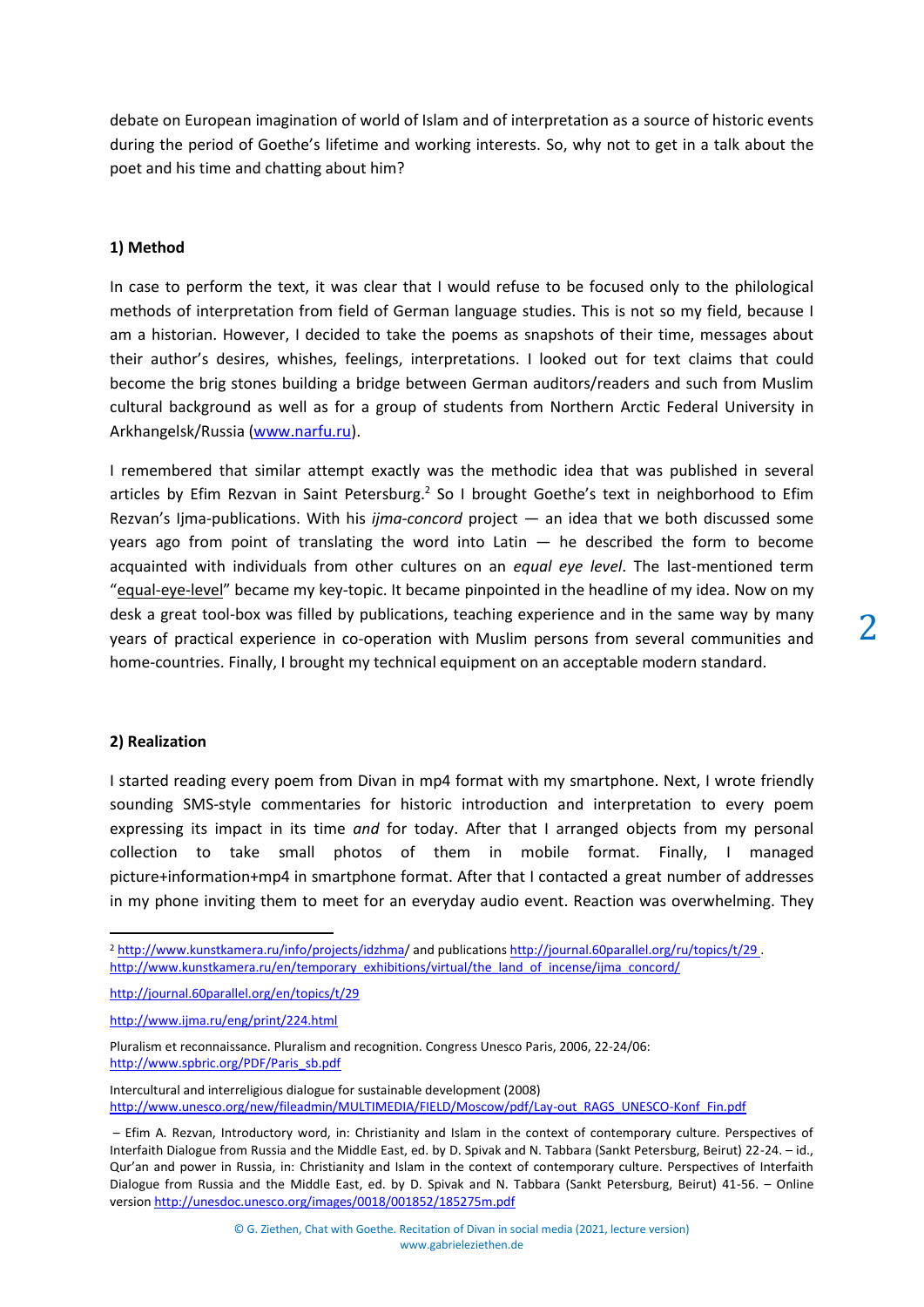appeared in the Divan-group from Croatia, Egypt, Germany, Morocco, Pakistan, Tunisia, Turkey, Russia, some of them living abroad, some of them living in Germany, but they all were joined by their knowledge of German language. Auditors came from several professions: scholars and colleagues, from field of language studies, historians, human and social sciences, medical science, natural science, from field of education, two Muslim theologists, hand- and-art crafts, entrepreneurs et.al. Finally, from December 2020 until May 2021 a group of about 60 participants started listening every early morning their unit without any day of a brake. After some time, the members of the group started to chat with each other. In order to keep the home-rule in the group we agreed to special written chat-appointments in WhatsApp and video meeting on Zoom by formal invitation. Although the debates became lively, the formal rules in a very friendly level were kept in order to recognize every question, proposal and explanation. Especially the Muslim auditory was interested in keeping the formal rules. And this was very helpful to develop the "equal-eye-level" in our method. Finally, the chat was framed by friendly greetings to all kind of Christian and Islamic Holidays.

We decided to performance every poem by a special frame: We started with the Muslim Bismillah formula *bismillah ar-rahman ar-rahim* followed by Goethe's name, the title of the poem, the poem itself and closed by the wish "*Liebe Freunde, kommt gut in Tag*" / you, dear friends, may enter this day well.

All auditors accepted this way of introduction that finally opened a mode of wide dialogue about all impressions, feelings, critics and what else was touching every single auditor. It opens a good channel to get in dialogue with the scholars and the two imams. In result, a real unexpected input of special information and detailed knowledge enriched the chat.

#### Formal Example:

Timur Nameh/Book of Timur.

**History**: With the example of Timur Khan's (1355-1405) unfinished war against China, Goethe involved his critics against Napoléon's war against the Tsar's Russia. Troops collapsed under the natural factors of the wide land, they surrendered because of the harsh climate – as it was then, so it happened once more during the Second World War. All events of that kind touched the European part of the Eurasian Continent. This is a warning symbol for the following generations. Goethe wrote about his historic conclusion and he asked for further historic study:

*Buch des Timur*. Sollte eigentlich erst gegründet werden, und vielleicht müßten ein paar Jahre hingehen, damit uns die allzu nah liegende Deutung ein erhöhtes Anschaun ungeheurer Weltereignisse nicht mehr verkümmerte …<sup>3</sup>

**The poem, Jena, Dec. 11th, 1814<sup>4</sup>** : Timur sitting in his jurt; heating becomes less and less, and in addition bad cosmic constellations (like in Winter 2020/21 when the world was covered by to many wars) shutter the Khan. Disguised as an old man winter appears in this dump atmosphere before the mighty Khan. A dialogue of unequal positions starts between man and nature.

<sup>3</sup> Divan (ann. 1) 204.

<sup>4</sup> Divan (ann. 1) 63.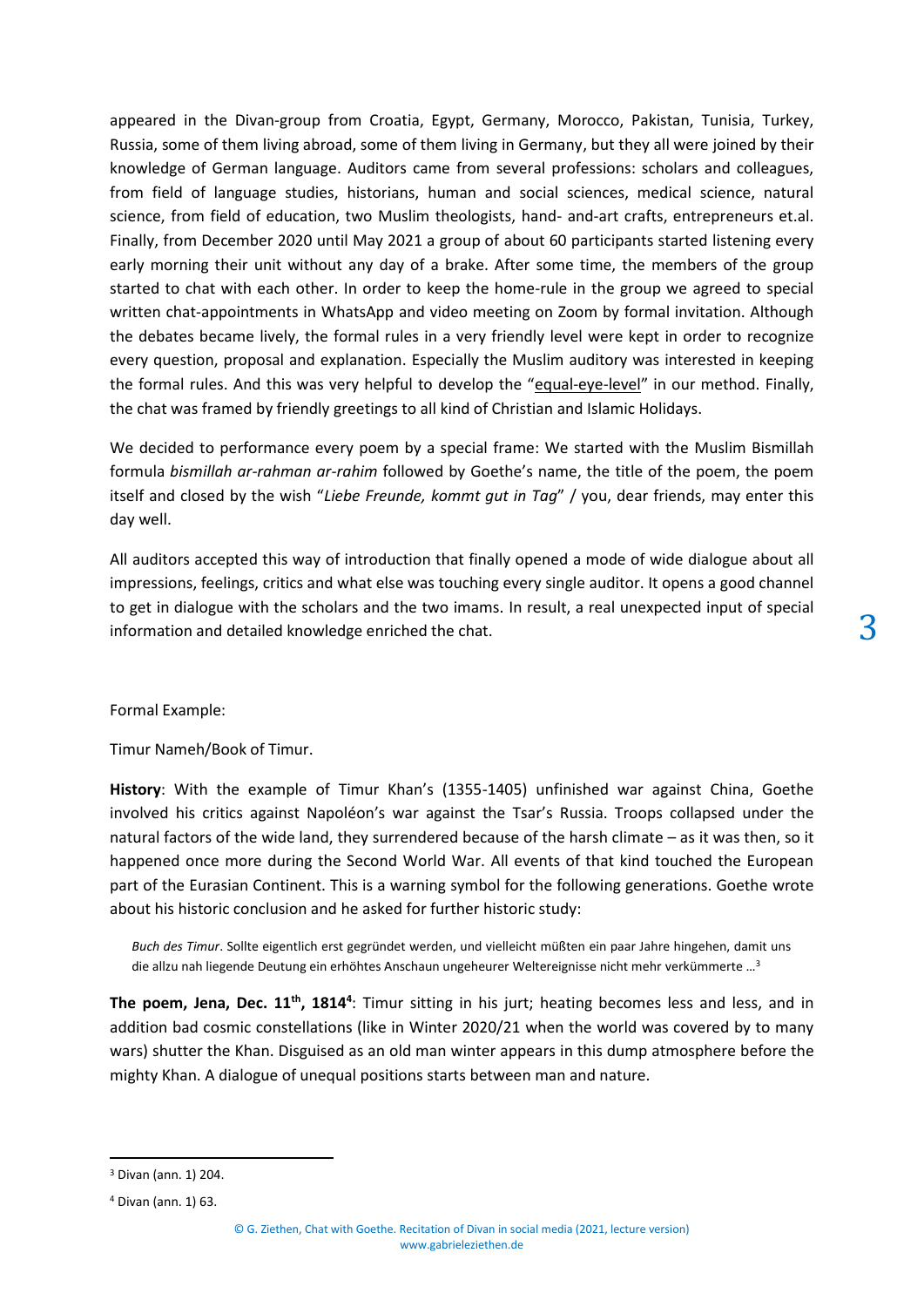Cf. also example/ chat-commentary on Rendsch Nameh<sup>5</sup>, Der Prophet spricht (printed 1827)<sup>6</sup>: Words of vision and power. None can ignore Muhamad's way. Even Timur Khan grasps for a place of relevance in history. So, it is better that even Christian authorities should not ignore them. Goethe's vision from the years 1815 and 1826 became of a special relevance in the present time of the year 2021. The 21<sup>st</sup> century will become a Eurasian/Asiatic one, because Europe's mind seems too much focused on itself.

<span id="page-3-1"></span><span id="page-3-0"></span>Goethe got the opportunity to be in touch with mounted troopers from far destinations: the Bashkir mounted unit took quarter in Weimar<sup>7</sup> on their way to the Netherlands<sup>8</sup>, and these horse riders<sup>9</sup> caused a vivid interest in their behavior, religion and personal customs not only concerning the year 1812/13, but may be also in later time when Russian soldiers were settled down in Potsdam near Berlin in 1826 by Friedrich Wilhelm III.<sup>10</sup> This information was added to the chat by one of the German members and brought an extended impression to the auditory.

#### **3) Impact**

In conclusion the auditory agreed that Goethe's Divan still is of relevance for intercultural dialogue, and to get in touch for friendly relations giving an imagination of "equal-eye-level" exchange without professional and social limits.

From point of academic debate, we discussed about the positions of Katharina Mommsen<sup>11</sup> and of Karl-Josef Kuschel<sup>12</sup>, esp. after the last-mentioned claims in his new book titled *Goethe und der Koran* Goethe's Divan from a specific Christian perspective. His commentaries about the Goethe-Hafiz memorial in Weimar and about publications from Muslim authors on Divan remained an irritating impression we cannot agree with after our results in the chat. In addition, and finally for further

<sup>5</sup> Divan 201 (commentary).

<sup>6</sup> Loc.cit. 54 (text), 313 (commentary).

<sup>7</sup> [https://www.eckermann.weblit.de/gespraech12.htm.](https://www.eckermann.weblit.de/gespraech12.htm) - Karl-Josef Kuschel/Shahid Alam, Goethe und der Koran (Ostfildern 2021) 199ff.; cf. Yavuz Özoguz, Der Islam gehört zu Deutschland. Historische Spuren der Muslime in Deutschland und Österreich (Bremen 2019, ISBN 978-3-946179-15-3) 18f. concerning the grave of Jussuf near Kleinbeucha (D-04651 Bad Lausick), mentioned in earlier publications as "Tatarengrab". – In addition the city partnership between City of Halle and Ufa refers to that historic events : [www.freundebaschkortostans.de.](www.freundebaschkortostans.de)

<sup>8</sup> Beatrice de Graaf, Fighting terror after Napoleon. How Europe became secure after 1815 (Cambridge UP 2020), online: <https://doi.org/10.1017/9781108895873> and [https://www.cambridge.org/core/books/fighting-terror-after](https://www.cambridge.org/core/books/fighting-terror-after-napoleon/D1167BDE10A23C749B0490D6D9A7B6C7)[napoleon/D1167BDE10A23C749B0490D6D9A7B6C7](https://www.cambridge.org/core/books/fighting-terror-after-napoleon/D1167BDE10A23C749B0490D6D9A7B6C7)

 $9$  On horse-metaphoric in Goethe's poems see Katharina Mommsen, "Orient und Okzident sind nicht mehr zu trennen". Goethe und die Weltkulturen. Schriften der Goethe-Gesellschaft 75, ed. by Jochen Golz (Göttingen 2012) 223-240.

<sup>10</sup> Alexandrowka settlement near Potsdam: Jochen Müssig, Wer singen will, muss heiraten. In: Frankfurter Allgemeine Zeitung no. 104, 06.05.2021, R2. – Museum Alexandrowka[: www.alexandrowka.de](www.alexandrowka.de)

<sup>11</sup> Katharina Mommsen, Goethe und der Islam (Frankfurt am Main/Leipzig 2015, 4. Aufl.). – id. "Orient und Okzident (ann. [9\)](#page-3-0).

<sup>12</sup> Karl-Josef Kuschel/Shahid Alam loc. cit. (ann. [7\)](#page-3-1) 359sqq., 389-393; 417-419. – Review: Stefan Weidner, Goethe für die Gegenwart. Abkehr vom rabiaten Voltaire: Ein Theologe zeigt die Bedeutung des Islambildes im "Divan" auf. In: Frankfurter Allgemeine Zeitung no. 155, 08.07.2021, p. 12.